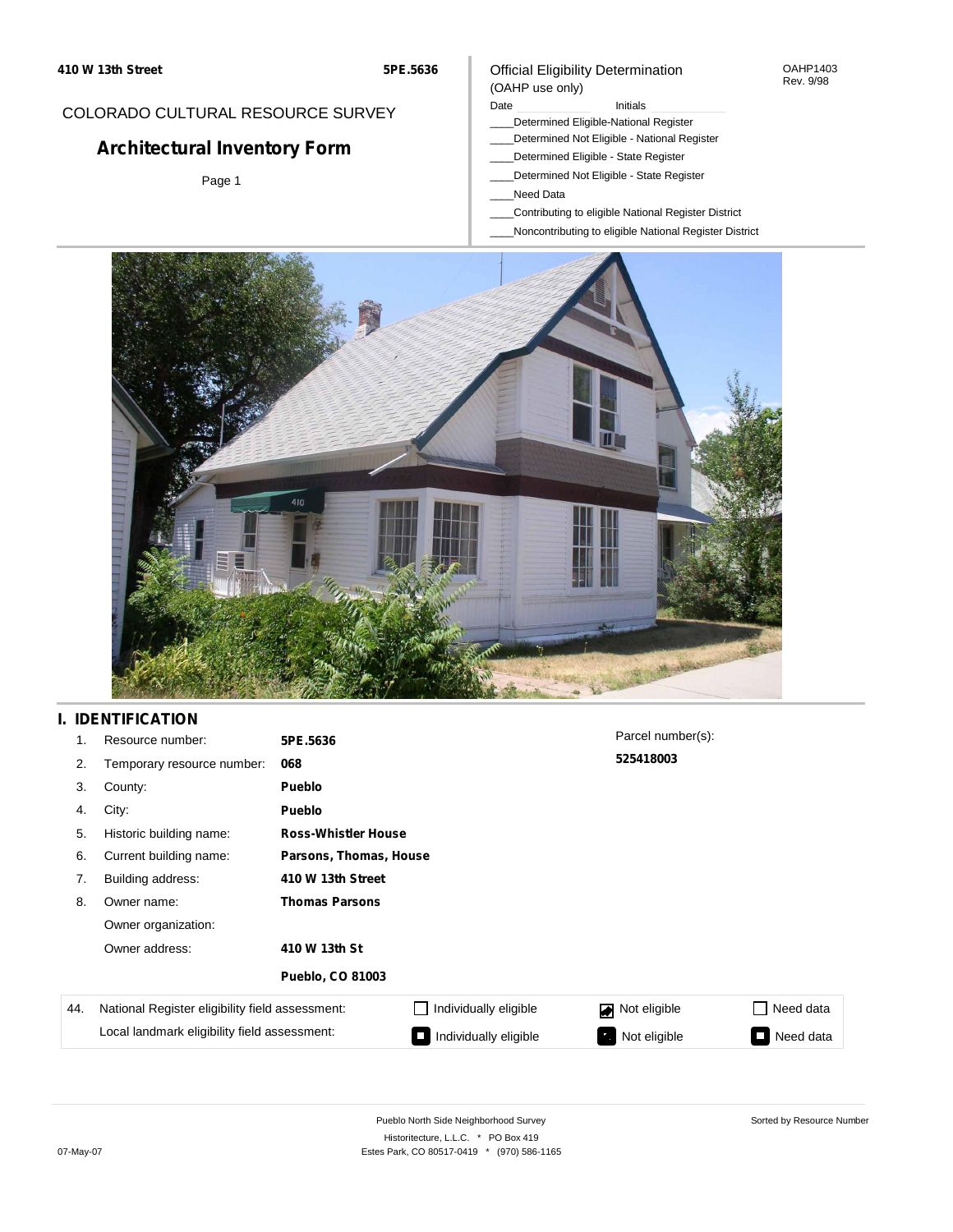Page 2

## **II. GEOGRAPHIC INFORMATION**

| 9.  | P.M.                                          |     | 6th                 |    |    | Township:              |                         | <b>20S</b> |    |           |           | Range:            | 65W |         |
|-----|-----------------------------------------------|-----|---------------------|----|----|------------------------|-------------------------|------------|----|-----------|-----------|-------------------|-----|---------|
|     |                                               | SE. | 1/4                 | of | NE | 1/4                    | of <b>NW</b>            | 1/4        | of | <b>SE</b> | 1/4       | of Section        |     | 25      |
| 10. |                                               |     | UTM reference zone: |    | 13 |                        |                         |            |    |           |           |                   |     |         |
|     | Easting:                                      |     |                     |    |    | 533934                 |                         |            |    |           | Northing: |                   |     | 4236612 |
| 11. |                                               |     | USGS quad name:     |    |    |                        | <b>Northeast Pueblo</b> |            |    |           | Scale:    |                   |     | 7.5     |
|     | Year:<br>1961 (Photorevised 1970 and<br>1974) |     |                     |    |    |                        |                         |            |    |           |           |                   |     |         |
| 12. | $Lot(s)$ :                                    |     |                     |    |    | Lot 5; Block 26        |                         |            |    |           |           |                   |     |         |
|     | Addition:                                     |     |                     |    |    | <b>County Addition</b> |                         |            |    |           |           | Year of addition: |     | 1869    |

13. Boundary description and justification:

The boundary, as described above, contains but does not exceed the land historically associated with this property.

П Metes and bounds exist:

## **III. ARCHITECTURAL DESCRIPTION**

| 14. | Building plan (footprint, shape):    | <b>Rectangular Plan</b>                                  |                       |
|-----|--------------------------------------|----------------------------------------------------------|-----------------------|
|     | Other building plan descriptions:    |                                                          |                       |
| 15. | Dimensions in feet (length x width): | 978 square feet                                          |                       |
| 16. | Number of stories:                   | 1 1/2                                                    |                       |
| 17. | Primary external wall material(s):   | <b>Synthetics/Vinyl</b><br><b>Wood/Horizontal Siding</b> | Other wall materials: |
| 18. | Roof configuration:                  | <b>Gabled Roof/Front Gabled Roof</b>                     |                       |
|     | Other roof configurations:           |                                                          |                       |
| 19. | Primary external roof material:      | <b>Asphalt Roof/Composition Roof</b>                     |                       |
|     | Other roof materials:                |                                                          |                       |
| 20. | Special features:                    | Chimney                                                  |                       |
|     |                                      | Porch                                                    |                       |
|     |                                      | <b>Ornamentation/Decorative Shingles</b>                 |                       |
|     |                                      | <b>Roof Treatment/Dormer</b>                             |                       |

#### 21. General architectural description:

Oriented to the north, this house rests on a white-painted concrete foundation. White vinyl siding, with white-painted, 1-by-4inch cornerboards, clads most of the exterior walls of the first story. The wall cladding of the second story generally features white-painted wood weatherboard. A brown-painted, dentiled frieze separates the first and second stories. Variegated wood shingles, painted in bands of light brown, white, and dark brown, cover the gables. A pendant is suspended in the north-facing **gable. White-painted, square-cut wood shingles cover a shed-roofed dormer protruding from the roof's west-facing slope.** Windows are generally 1-over-1-light, double-hung sash, with either white-painted wood frames or white vinyl frames. The windows have white-painted wood surrounds. Those opening in the center of the front (north) facade's first story have 12-light, wood-frame storm windows. The main roof has been lowered to cover an integral porch across the east elevation, giving the house's main gable an asymmetrical appearance. White vinyl siding and 20-light, fixed-frame windows enclose this porch. The principal doorway opens near the center of the east elevation. It hosts a glass-in-wood-frame door, opening behind a white, aluminum-frame storm door. Approaching it from the north and south is a 2-step, brick-and-concrete stoop, flanked on its east side by a white, aluminum railing. A green canvas awning shelters the stoop. Another doorway opens near the center of the rear (south) elevation. It hosts a paneled, 1-light, glass-in-wood-frame door, opening behind a white, aluminum-frame storm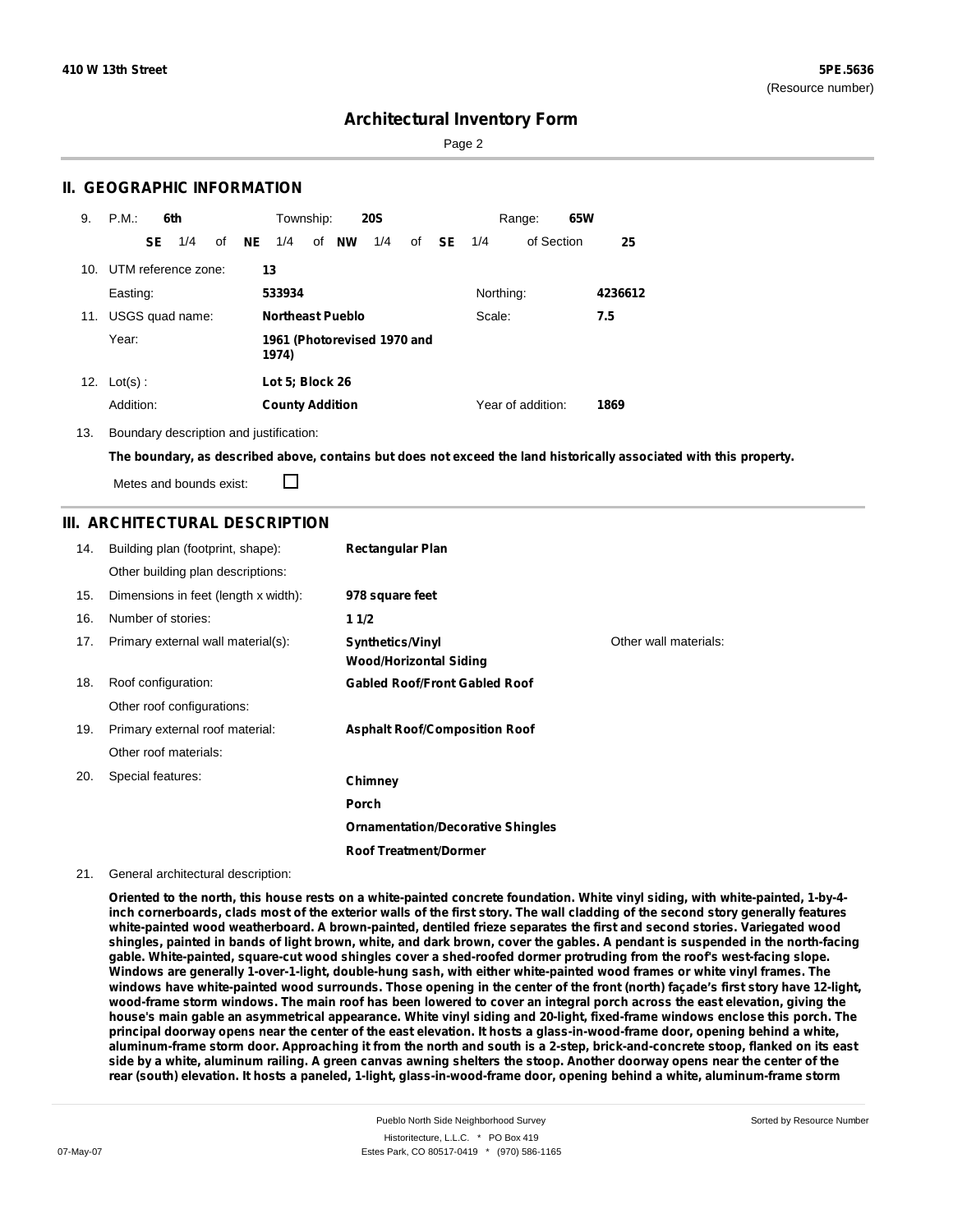Page 3

door. This doorway provides access to an unsheltered wood deck. Green-gray, interlocking asphalt shingles cover the main front-gabled roof and all other roof surfaces. The rafter ends are exposed but capped by a green-painted fascia board. A red**brick chimney protrudes from the south end of the north-south-oriented roof ridge.**

Architectural style: 22. **Late Victorian**

Other architectural styles:

Building type:

23. Landscape or special setting features:

This property is located on terrain sloping downward from north to south, with an elevation of around 4,700 feet above mean sea level. The neighborhood features modest, one- and two-story houses. Most of the houses here have an unusually shallow setback from West 13th Street, the busy, principal east-west thoroughfare through this area. This property is situated on the south side of West 13th Street, between 408 West 13th Street to the east and 412 West 13th Street to the west. A planted-grass **yard, with mature landscaping, surrounds the building. A very large elm tree shades the back yard.**

- 24. Associated buildings, features or objects:
	- 1 : Type: **Garage**
		- Describe: **A single-car garage is located southeast of the house. Oriented to the south, the building appears to lack a formal foundation. White-painted stucco clads the exterior walls. Dominating the center of the front (south) elevation is a white-painted pivot-type garage door, of vertical beadboard construction. A window integrated into the door has been boarded shut. Another doorway opens in the center of the west elevation. A pair of 8-light windows pierces the rear (north) elevation. The north end of the west elevation hosts paired, 1-over-1-light, double-hung sash windows. All windows have green-painted wood frames and surrounds. Gray-green sheets of asphalt cover the front-gabled roof. A fascia board caps the exposed rafter ends.**

### **IV. ARCHITECTURAL HISTORY**

| 25. | Date of Construction:  | Estimate: | 1890 | Actual:                                                                                                                                                 |  |
|-----|------------------------|-----------|------|---------------------------------------------------------------------------------------------------------------------------------------------------------|--|
|     | Source of Information: |           |      | Sanborn Fire Insurance Maps (for Pueblo, Colorado). New York: Sanborn Map and<br>Publishing Co., 1883, 1886, 1889, 1893, 1904-05, 1904-51, and 1904-52. |  |
| 26. | Architect:             | unknown   |      |                                                                                                                                                         |  |
|     | Source of information: |           |      |                                                                                                                                                         |  |
| 27. | Builder:               | unknown   |      |                                                                                                                                                         |  |
|     | Source of information: |           |      |                                                                                                                                                         |  |
| 28. | Original Owner:        | unknown   |      |                                                                                                                                                         |  |
|     | Source of information: |           |      |                                                                                                                                                         |  |
| 29. | Construction history:  |           |      |                                                                                                                                                         |  |

According to Pueblo County Tax Assessor records, this building was constructed in 1900. However it appears on an 1893 Sanborn map. According to those maps, the porch along the east elevation had been enclosed early in the building's history, leaving just a small integral porch at the northeast corner. This, too, had been enclosed, prior to 1952. The rear porch had also been enclosed by 1900. The garage dates to after 1952. Replacement windows and the vinyl siding all date to after the period of **significance (after 1955).**

30. Location: **original** Date of move(s):

## **V. HISTORICAL ASSOCIATIONS**

| 31. | Original use(s):     | <b>Single Dwelling</b> |
|-----|----------------------|------------------------|
| 32. | Intermediate use(s): | <b>Single Dwelling</b> |
| 33. | Current use(s):      | <b>Single Dwelling</b> |
| 34. | Site type(s):        | Residence              |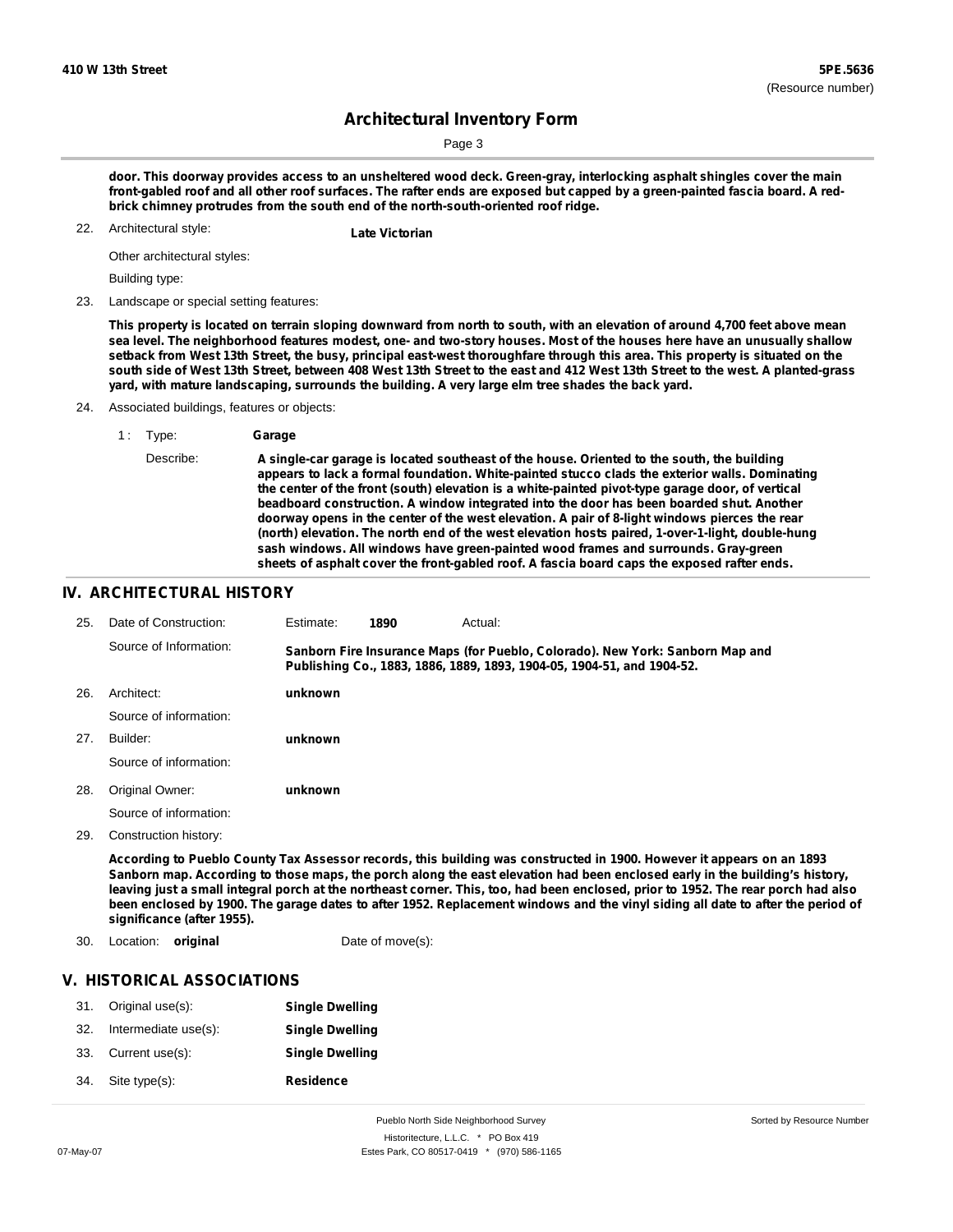Page 4

#### 35. Historical background:

This house appears to have been constructed around 1890. The original owner is unclear. However, in 1890, the residents were Miss S.W. Ross and a carpenter with the surname Whistler. In 1900, Charles H. Willerling, a tailor, resided here with his family, which included Jennie Willerling, a clerk for the Crews-Beggs Dry Goods Company. Boarding with the family were Clinton and John Brown, who were involved in the livestock business, and Mary L. Shaw, a teacher at the nearby Centennial School.

In 1909, Charles E. Snyder resided here, followed in 1914 by Sumner W. Pressey. He was born in New Hampshire in 1884. Pressey attended Cañon City High School and graduated in 1905 from Washburn University in Topeka, Kansas. He immediately moved to Pueblo where, in 1906, he established the Pressey Fruit and Produce Wholesale Company, which operated until 1930. In the wake of Pueblo's devastating 1921 flood, the governor commissioned Pressey to direct cleanup and rescue operations until National Guard officers arrived from Denver. From 1930 until 1946, he was a private operator in the oil drilling industry. Then, in 1946, he established S.W. Pressey and Son, Inc., a firm that distributed oil-drilling equipment. Pressey was a member of the committee that organized the Pueblo Chamber of Commerce. The Pressey family resided here until just prior to 1919, **when they moved to 713 West 11th Street (5PE.517.16).**

John Fluke resided here around 1919. In 1925, Alpha Buickle and P.S. Walters lived here, followed in 1930 by Otis E. and Mabel C. McGuire and Harry C. Cranmer. Frank Wolf lived here from around 1935 through 1940. In 1945 James C. Matthews (or Mathews) purchased the property and resided here until his death in 1976. Ileta E. Matthews sold the property to Thomas **Parsons, the current owner and resident, in 2000.**

#### Sources of information: 36.

**Pueblo County Office of Tax Assessor. Property information card [internet].**

**Pueblo City Directory. Pueblo, Co.; Salt Lake City; Kansas City, Mo.; and others: R.L. Polk & Co, consulted 1886 through 2003.**

**Sanborn Fire Insurance Maps (for Pueblo, Colorado). New York: Sanborn Map and Publishing Co., 1883, 1886, 1889, 1893, 1904-05, 1904-51, and 1904-52.**

**"Pressey (Sumner W.)" [obituary]. Pueblo Chieftain, 29 January 1964, p. 6B.**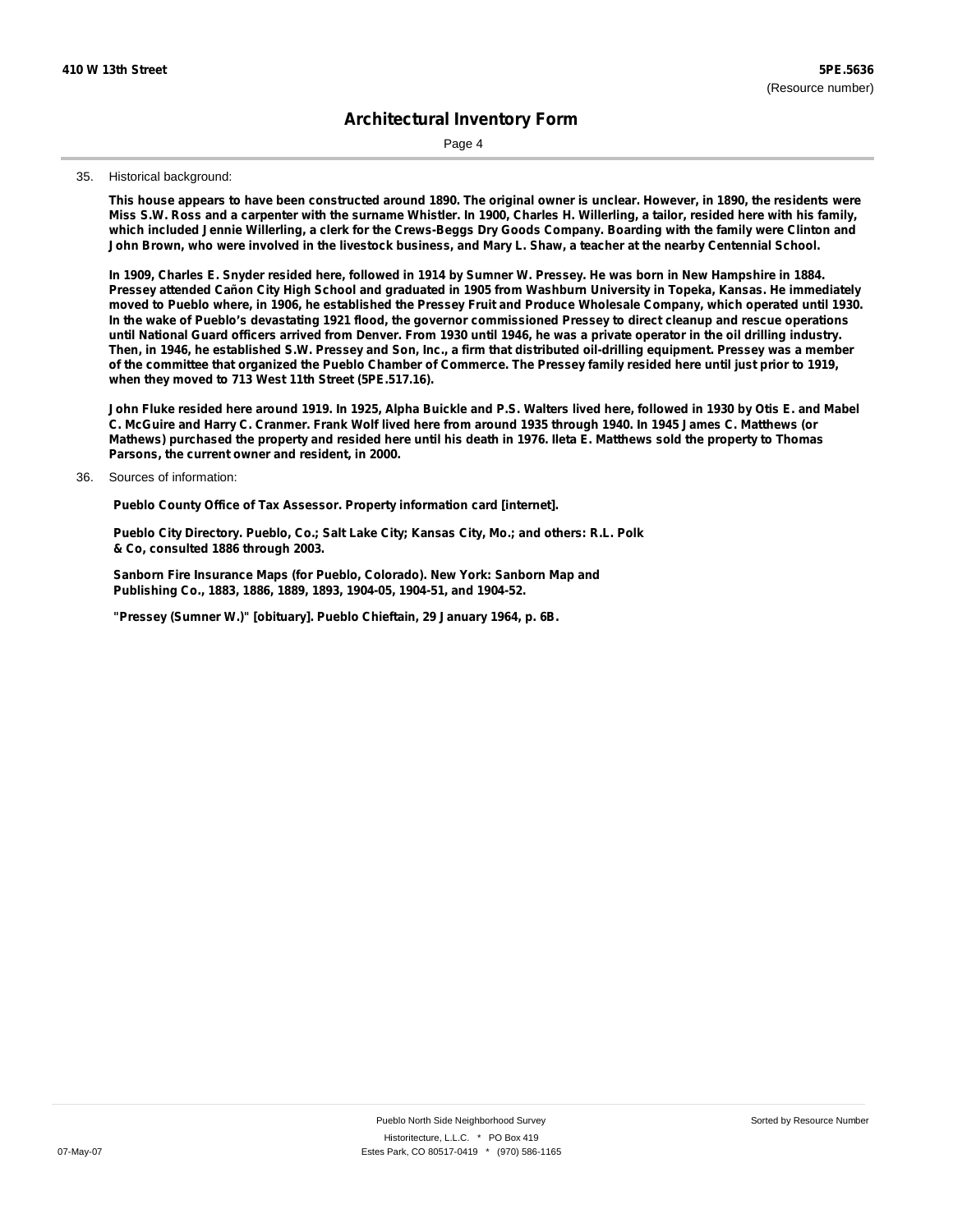÷

Sorted by Resource Number

# **Architectural Inventory Form**

Page 5

|     | <b>VI. SIGNIFICANCE</b>                                                                                                                                                                                                                                                               |  |  |  |  |  |  |
|-----|---------------------------------------------------------------------------------------------------------------------------------------------------------------------------------------------------------------------------------------------------------------------------------------|--|--|--|--|--|--|
| 37. | Local landmark designation:<br>Yes $\Box$<br>No.<br>$\mathbf{F}$                                                                                                                                                                                                                      |  |  |  |  |  |  |
|     | Designation authority:                                                                                                                                                                                                                                                                |  |  |  |  |  |  |
|     | Date of designation:                                                                                                                                                                                                                                                                  |  |  |  |  |  |  |
| 38. | Applicable National Register criteria:                                                                                                                                                                                                                                                |  |  |  |  |  |  |
|     | A. Associated with events that have made a significant contribution to the broad pattern of our history.                                                                                                                                                                              |  |  |  |  |  |  |
|     | $\Box$<br>B. Associated with the lives of persons significant in our past.                                                                                                                                                                                                            |  |  |  |  |  |  |
|     | C. Embodies the distinctive characteristics of a type, period, or method of construction, or represents the work<br>◙<br>of a master, or that possess high artistic values, or represents a significant and distinguished entity whose<br>components may lack individual distinction. |  |  |  |  |  |  |
|     | D. Has yielded, or may be likely to yield, information important in history or prehistory.                                                                                                                                                                                            |  |  |  |  |  |  |
|     | Qualifies under Criteria Considerations A through G (see manual).                                                                                                                                                                                                                     |  |  |  |  |  |  |
|     | Does not meet any of the above National Register criteria.                                                                                                                                                                                                                            |  |  |  |  |  |  |
|     | <b>Pueblo Standards for Designation:</b>                                                                                                                                                                                                                                              |  |  |  |  |  |  |
|     | <u>1a. History</u>                                                                                                                                                                                                                                                                    |  |  |  |  |  |  |
|     | Have direct association with the historical development of the city, state, or nation; or<br>$\overline{\phantom{a}}$ .                                                                                                                                                               |  |  |  |  |  |  |
|     | <u>1b. History</u>                                                                                                                                                                                                                                                                    |  |  |  |  |  |  |
|     | Be the site of a significant historic event; or<br>$\Box$                                                                                                                                                                                                                             |  |  |  |  |  |  |
|     | 1c. History                                                                                                                                                                                                                                                                           |  |  |  |  |  |  |
|     | Have direct and substantial association with a person or group of persons who had influence on society.<br>$\Box$                                                                                                                                                                     |  |  |  |  |  |  |
|     | 2a. Architecture                                                                                                                                                                                                                                                                      |  |  |  |  |  |  |
|     | Embody distinguishing characteristics of an architectural style or type; or<br>$\Box$                                                                                                                                                                                                 |  |  |  |  |  |  |
|     | 2b. Architecture                                                                                                                                                                                                                                                                      |  |  |  |  |  |  |
|     | Be a significant example of the work of a recognized architect or master builder, or<br>$\mathcal{L}_{\mathcal{A}}$                                                                                                                                                                   |  |  |  |  |  |  |
|     | 2c. Architecture                                                                                                                                                                                                                                                                      |  |  |  |  |  |  |
|     | Contain elements of architectural design, engineering, materials, craftsmanship, or artistic merit which represent a<br>О<br>significant or influential innovation;                                                                                                                   |  |  |  |  |  |  |
|     | 2d. Architecture                                                                                                                                                                                                                                                                      |  |  |  |  |  |  |
|     | Portray the environment of a group of people or physical development of an area of the city in an era of history<br>О<br>characterized by a distinctive architectural style.                                                                                                          |  |  |  |  |  |  |
|     | 3a. Geography                                                                                                                                                                                                                                                                         |  |  |  |  |  |  |
|     | Have a prominent location or be an established, familiar, and orienting visual feature of the contemporary city, or                                                                                                                                                                   |  |  |  |  |  |  |
|     | 3b. Geography<br>Promote understanding and appreciation of Pueblo's environment by means of distinctive physical characteristics<br>or rarity; or                                                                                                                                     |  |  |  |  |  |  |
|     | 3c. Geography                                                                                                                                                                                                                                                                         |  |  |  |  |  |  |
|     | Make a special contribution to Pueblo's distinctive character.<br>$\Box$                                                                                                                                                                                                              |  |  |  |  |  |  |
|     | Not Applicable                                                                                                                                                                                                                                                                        |  |  |  |  |  |  |
|     | Does not meet any of the above Pueblo landmark criteria.<br>П                                                                                                                                                                                                                         |  |  |  |  |  |  |
| 39. | Area(s) of Significance:<br><b>Architecture</b>                                                                                                                                                                                                                                       |  |  |  |  |  |  |
| 40. | Period of Significance:<br>ca. 1890                                                                                                                                                                                                                                                   |  |  |  |  |  |  |
| 41. | National:<br>Level of significance:<br>State<br>Local<br>$\Box$                                                                                                                                                                                                                       |  |  |  |  |  |  |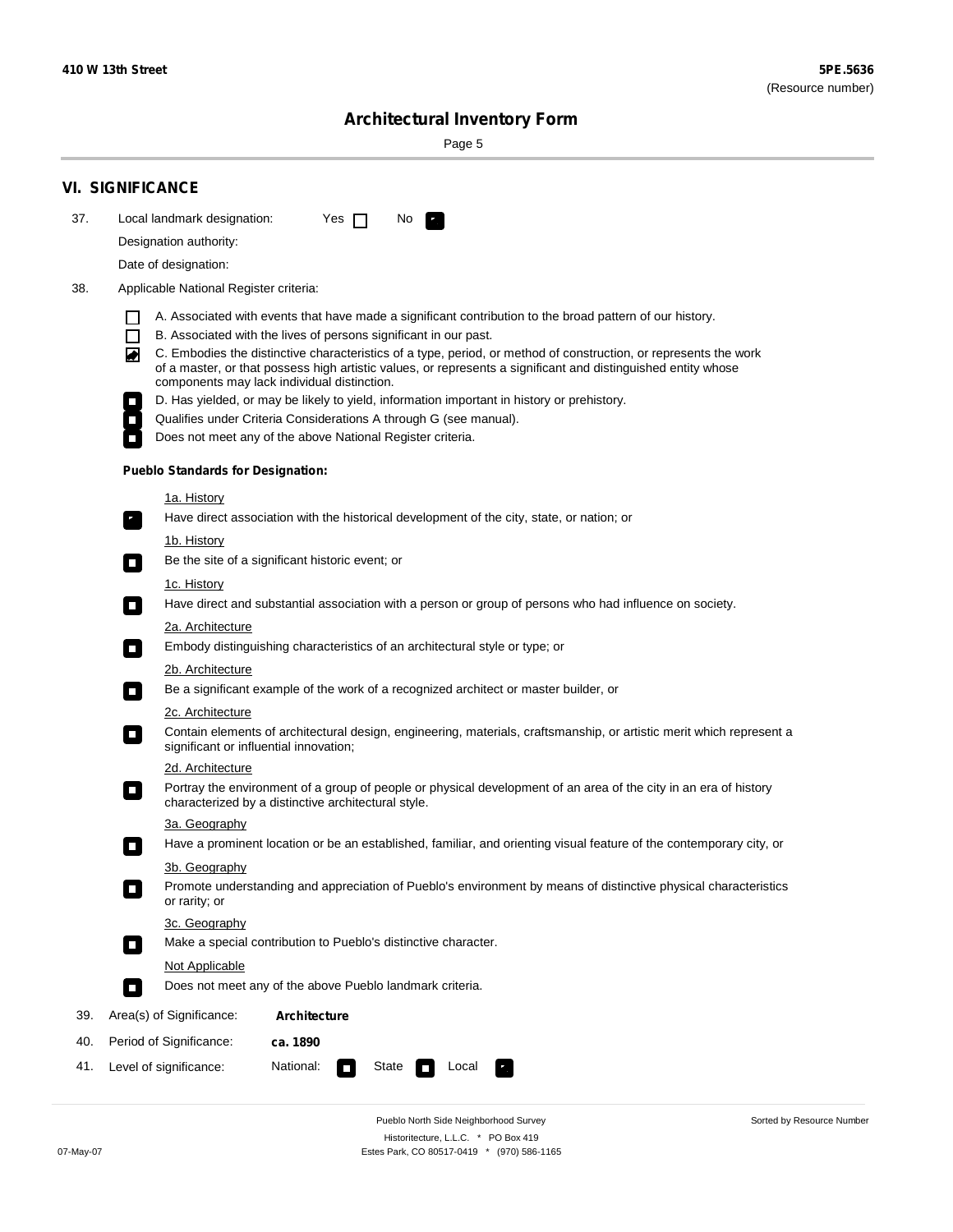Page 6

#### 42. Statement of significance:

This property is historically significant under Pueblo Local Landmark criterion 1A for its association with the development of **Pueblo's North Side Neighborhood, when more architecturally sophisticated buildings like this one joined the smaller,** plainer dwellings originally constructed here. The house is architecturally significant under National Register criterion C (Pueblo Local Landmark criterion 2A) as an example of a Late Victorian-era style. However, the levels of architectural and historical significance, combined with physical integrity, are not to the extent that this property would qualify for individual listing in the National Register of Historic Places, the Colorado State Register of Historic Properties, or as a City of Pueblo **Landmark. It is, nonetheless, a contributing resource within any potential historic district.**

43. Assessment of historic physical integrity related to significance:

Constructed around 1890, this house exhibits a moderate level of physical integrity relative to the seven aspects of integrity as defined by the National Park Service and the Colorado Historical Society: location, setting, design, materials, **workmanship, feeling, and association. Most notable structural alterations were made within the period of significance (before 1955), but newer wall cladding and windows have removed or concealed some character-defining features.**

## **VII. NATIONAL REGISTER ELIGIBILITY ASSESSMENT**



**classes. Its diversity of architectural styles and forms directly represents the city's changing economic and cultural climates. As well, the neighborhood is distinctive because it appears to have evolved independently of the area's dominant industry, steel manufacturing.**

> Yes Yes

п

No **DI**N/A No  $\blacksquare$  N/A  $\blacksquare$ 

If there is National Register district potential, is this building contributing:

If the building is in existing National Register district, is it contributing: 46.

## **VIII. RECORDING INFORMATION**

| 47. | Photograph numbers): | <b>CD-ROM Photo Disc: North Side Photos</b><br>File Name(s): 13thstw410                                                       |
|-----|----------------------|-------------------------------------------------------------------------------------------------------------------------------|
|     | Negatives filed at:  | <b>Special Collections</b><br><b>Robert Hoag Rawlings Public Library</b><br>100 East Abriendo Avenue<br>Pueblo, CO 81004-4290 |
| 48. | Report title:        | <b>Pueblo North Side Neighborhood Survey</b>                                                                                  |
| 49. | $Date(s)$ :          | 06/22/05                                                                                                                      |
| 50. | Recorder(s):         | <b>Adam Thomas</b>                                                                                                            |
| 51. | Organization:        | Historitecture, L.L.C.                                                                                                        |
| 52. | Address:             | <b>PO Box 419</b>                                                                                                             |
|     |                      | Estes Park, CO 80517-0419                                                                                                     |
| 53. | Phone number(s):     | (970) 586-1165                                                                                                                |
|     |                      |                                                                                                                               |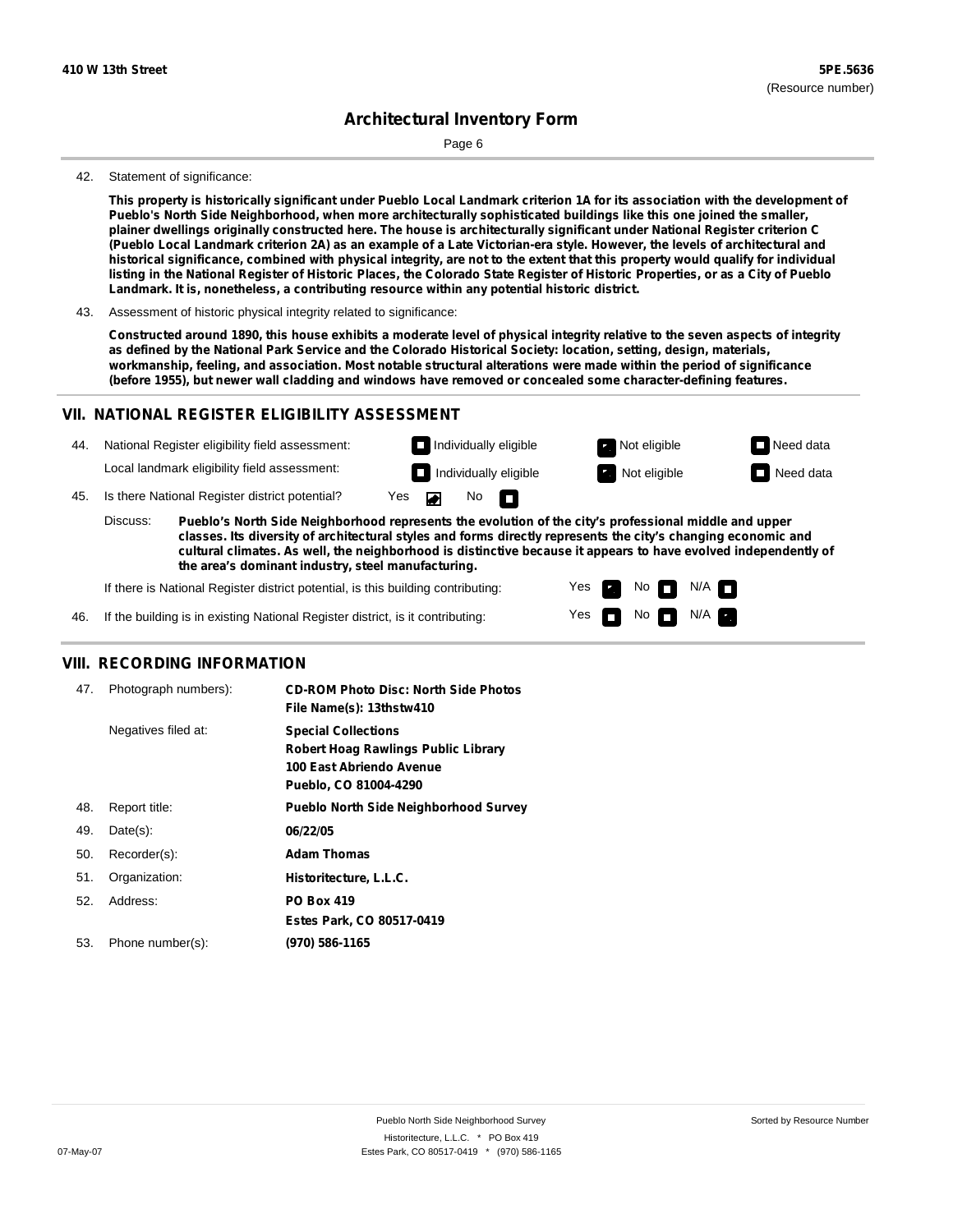Page 7